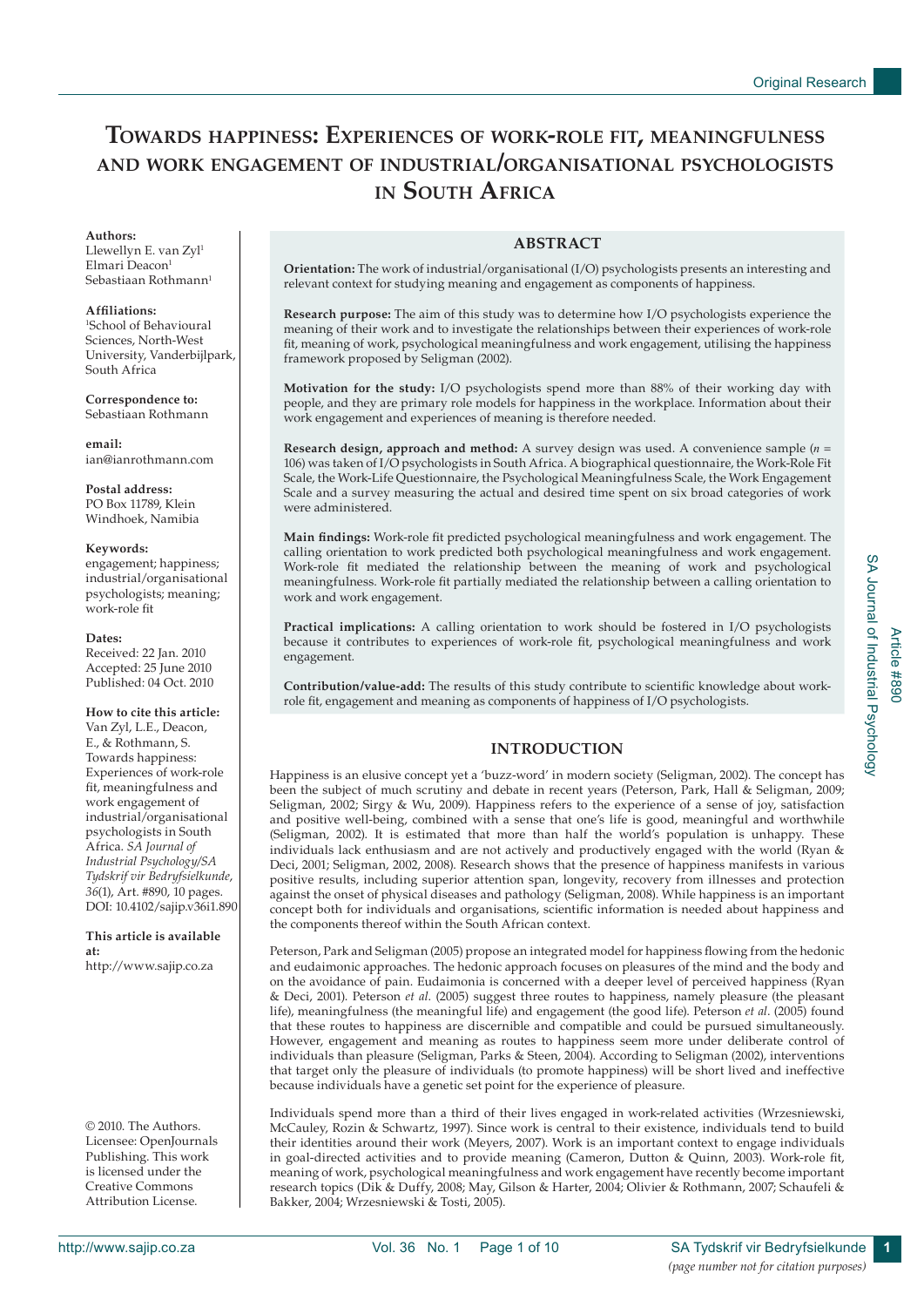The perceived fit between individuals' self-concepts and their roles within the organisation (work-role fit) results in the experience of meaningfulness and engagement (May *et al*., 2004; Olivier & Rothmann, 2007). Work roles and activities that are aligned with individuals' self-concepts should be associated with more meaningful work experiences (May *et al*., 2004; Seligman, 2002). Participating in activities that are congruent with an individual's values (Waterman, 1993) and/or signature strengths (Peterson & Seligman, 2004) contributes to the experience of psychological meaningfulness and engagement in work (May *et al*., 2004).

Meaningfulness manifests in, (1) the meaning of work (Bellah, Madsen, Sullivan, Swidler & Tipton, 1985; Wrzesniewski *et al*., 1997) and (2) psychological meaningfulness (May *et al*., 2004). Bellah *et al*. (1985) define the meaning of work as the level of general significance that the subjective experience of working has in the life of individuals at a given time stamp. Bellah *et al*. (1985) cluster this subjective experience into three broad categories, namely work as a *job*, work as a *career* and work as a *calling*. Psychological meaningfulness is defined as the 'the value of a work goal or purpose, judged in relation to an individual's own ideals or standards' (May *et al*., 2004, p. 14). In South Africa, studies pertaining to work-role fit and meaningfulness, in both its facets, namely, (1) the meaning of work (Carvalho, 2005) and (2) psychological meaningfulness (Olivier & Rothmann, 2007), are limited. The meaning attached to work as well as experiences of psychological meaningfulness lead to positive work-related outcomes (see Pratt & Ashforth, 2003; Wrzesniewski & Dutton, 2001) and specifically engagement (May *et al.*, 2004; Olivier & Rothmann, 2007).

Work engagement is an important ideal within the current economic situation in South Africa. May *et al*. (2004) define work engagement as an extension of individuals' selves to a work role whereby they employ and express themselves physically, cognitively and emotionally during role performance. In a South African context, no studies have been found relating to industrial/organisational (I/O) psychologists' level of engagement.

The work of I/O psychologists presents an interesting context for studying work-role fit, meaningfulness and engagement. There are three reasons for this. Firstly, I/O psychologists are trapped between their roles as traditional human resource (HR) practitioners and psychologists (Barnard & Fourie, 2007; Benjamin & Louw-Potgieter, 2008). I/O psychologists might spend less time on desired activities (e.g. counselling, mentoring and coaching), consequently increasing the gap between their work role and their self-concept. This could result in disengagement (May *et al*., 2004; Olivier & Rothmann, 2007). Secondly, Bellah *et al*. (1985) argue that the effect of the meaning of work is clearly visible in social occupations. These occupations refer to careers in which individuals are constantly interacting with various social systems within an organisation (Bellah *et al*., 1985). Thirdly, Cameron *et al*. (2003) argue that I/O psychologists are the primary role models for change, happiness and hope within the organisation. I/O psychologists are perceived to be leaders within the organisation (Barnard & Fourie, 2007). If the I/O psychologist is not happy (i.e. not experiencing psychological meaningfulness and engagement), it could spill over into the other employees (Meyers, 2007).

Very little information exists regarding the effects of meaning of work and work-role fit on I/O psychologists' experiences of psychological meaningfulness in their work and the effects thereof on their engagement. Scientific information about these issues can be of great value in the development of the I/O psychology profession and in the implementation of programmes to address the happiness of I/O psychologists. As happiness facilitators and change agents, I/O psychologists need to show happiness (in terms of meaningfulness and engagement) in order to ensure that it spills over into the other employees.

The objective of this study was to investigate the relationships between work-role fit, meaningfulness (meaning of work and psychological meaningfulness) and work engagement as the pathway towards happiness of I/O psychologists in South Africa.

## **Work-role fit, meaning and work engagement**

Work-role fit is defined as the perceived fit between an individual*'*s self-concept and his or her role (May *et al*., 2004). Close proximity between an individual's self-concept and his or her work role induces psychological meaningfulness, since the person is able to express his or her beliefs, values and principles openly (Kahn, 1990; May *et al*., 2004). Research suggests that individuals will seek out work roles that allow them to express their true selves (May *et al*., 2004; Olivier & Rothmann, 2007). Authenticity is facilitated through the freedom to express creativity and uniqueness (LeBon, 2001). Individuals experiencing high levels of work-role fit perceive their jobs to be callings and are willing to go beyond occupational restraints to accomplish tasks (Dik & Duffy, 2008). Experiencing low levels of work-role fit will lead to job recrafting in terms of which individuals reshape their work activities in order to derive more meaning (Wrzesniewski, 2003). Wrzesniewski and Dutton (2001) suggest that these individuals transform cognitive processes, work activities and/or relational boundaries in order to form relationships and shape relationships with others at work.

Job recrafting is used in order to reshape the working world, to ensure a closer work-role fit (Berg, Dutton & Wrzesniewski, 2008). The closer the relationship between the self and the work role, the more meaning and engagement are derived (Berg *et al.*, 2008). The process of crafting one's job to close the gap between the self and the work role is a continuous process (Berg *et al*., 2008; Wrzesniewski & Dutton, 2001). Research has shown that individuals are continuously searching for meaningful work experiences, which is facilitated through job recrafting (Berg *et al*., 2008).

The origin of the concept of meaning can be traced back to the work of Victor Frankl (Bellah *et al*., 1985; Frankl, 1988; Wrzesniewski, Dutton & Debebe, 2003). Meaningfulness consists of, (1) the meaning of work (Wrzesniewski *et al*., 1997) and (2) psychological meaningfulness (Kahn, 1990; May *et al*., 2004; Spreitzer, 1995). Bellah *et al*. (1985) define the meaning of work as the general level of importance an individual attaches to the subjective experience of work at a given time stamp. This general level of importance of work in the life of an individual manifests in three distinct dimensions: the individual views work either as a job, a career or a calling (Bellah *et al.*, 1985; Wrzesniewski et al., 1997).

Individuals who view *work as a job* are ensnared by the allure of the material rewards they receive from work. These individuals view work as a means to an end. Little satisfaction is derived from work-related activities. However, the material rewards gained are utilised to acquire resources needed to express ambitions outside of an occupational context (Parry, 2006; Wrzesniewski *et al.*, 1997; Wrzesniewski *et al.*, 2003).

As opposed to this, a person who views *work as a career* is concerned with occupational advancement rather than just monetary rewards (Parry, 2006; Peterson *et al.*, 2009; Wrzesniewski *et al.*, 1997). Here meaning is derived from the increased level of perceived power, influence and higher social status that advancement holds. Increased power and social status manifest in increased self-esteem (Wrzesniewski *et al.*, 1997). Satisfaction and engagement depend on continuous advancement (Peterson *et al.*, 2009). Frustration, disengagement and dissatisfaction occur when advancement slows (Lopper, 2007; Wrzesniewski *et al.*, 1997). Research suggests that individuals who view work as a career are happier than those who view work as a job but less so than those who view work as a calling (Dik & Duffy, 2008; Peterson *et al.*, 2009).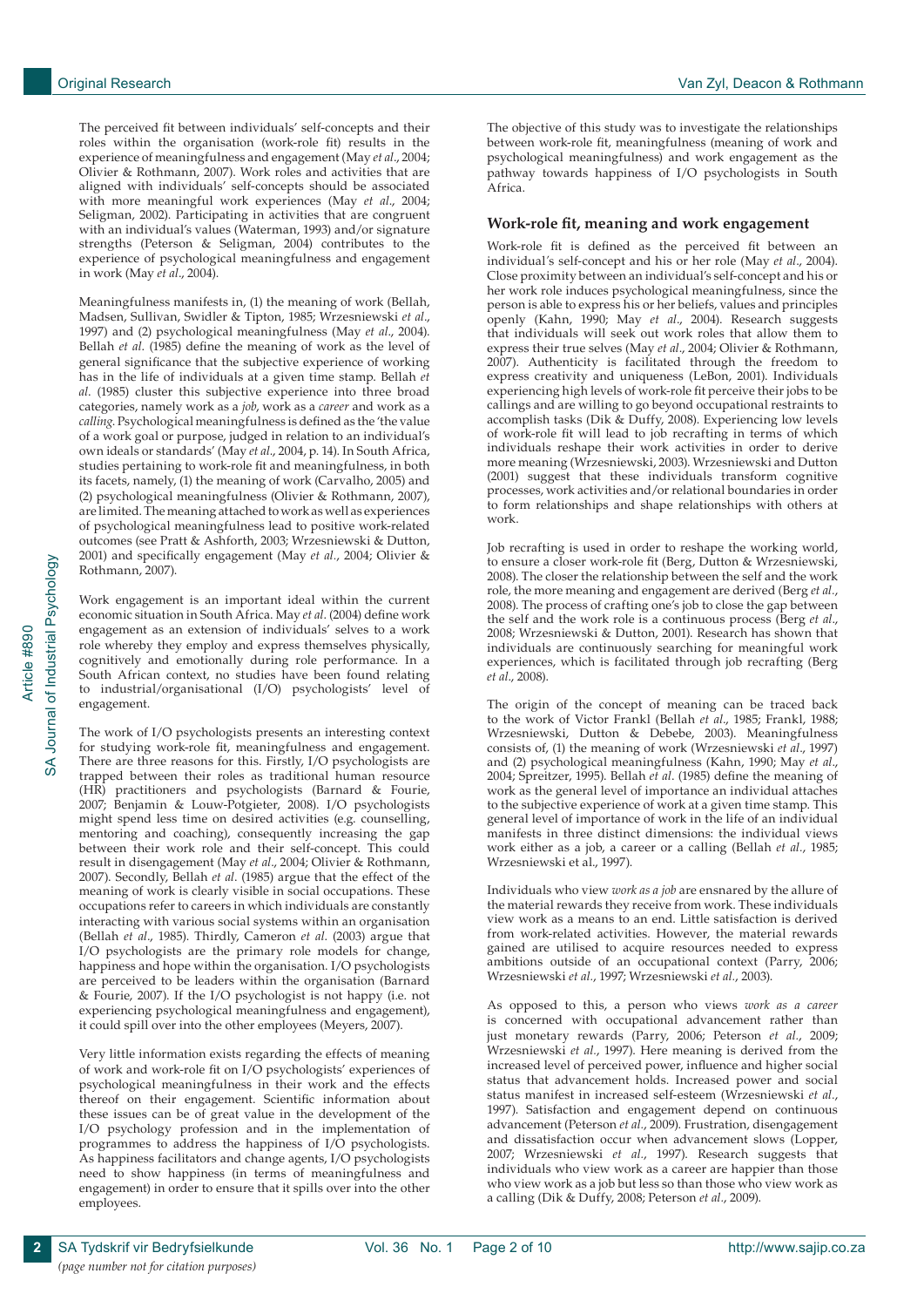Viewing *work as a calling* is an end in itself (Peterson *et al.*, 2009; Wrzesniewski *et al.*, 1997; Wrzesniewski *et al.*, 2003). Viewing work as a calling implies a feeling that one was placed on earth to engage in these specific work-related tasks (Parry, 2006). Those who view work as a calling engage in work as a result of the fulfilment they derive from engaging in these activities as opposed to financial gains (work as a job) and career advancement (work as a career) (Wrzesniewski *et al.*, 1997). These individuals perceive their work and not remuneration, to be their purpose in life (Bellah *et al.*, 1985).

Perceiving work as a calling has benefits for the individual, the group and the organisation, including zest, life satisfaction and organisational commitment (Cameron *et al.*, 2003; Peterson *et al.*, 2009; Wrzesniewski *et al.*, 2003). Individuals within similar occupations, tenures and remuneration can view work differently. However, individuals within social occupations (e.g. counsellors, ministers, priests, social workers and psychologists) are more likely to experience their work as a calling rather than as a career or a job (Wrzesniewski *et al.*, 1997).

The meaning of work is clearly visible in occupations in which individuals are constantly interacting with various social systems, since the need for socialisation, influence and affiliation largely contributes to the experience of meaning of work (Bellah *et al.*, 1985). Registered I/O psychologists spend 88% of their time interacting with various social systems within an organisational context (Benjamin & Louw-Potgieter, 2008; Meyers, 2007). It is presumed that I/O psychologists would experience their work as a calling, though there is no literature available to reference how these individuals view the meaning of their work.

http://www.sajip.co.za Capyloodyical meaning where the meaning of the system and mean of the proposes is one-plane of the proposes in one-of the proposes is one-of the proposes in the control of the proposes is one-of th The presence of psychological meaningfulness refers to the subjective sense that one's work is meaningful. Kahn (1990, p. 703–704) defines psychological meaningfulness as 'a feeling that one is receiving a return on investments of one's self in a currency of physical, cognitive, or emotional energy'. Psychological meaningfulness occurs when individuals feel useful and valuable and that they are making a difference (Kahn, 1990). Given that psychological meaningfulness reflects a sense of purpose or personal connection to work (Spreitzer, 1995), it is expected that individuals with a calling orientation to work will experience more meaning in their work than those with job or career orientations. Furthermore, employees who spend time on desired activities and who experience work-role fit will experience more psychological meaningfulness, which will contribute to higher levels of work engagement (May *et al.*, 2004; Olivier & Rothmann, 2007). It should be noted that although psychological meaningfulness is related to and has been shown to predict work engagement, it is also regarded as a separate construct (Peterson *et al.*, 2005).

Work engagement has emerged as an important topic in positive I/O psychology in recent years (Macey & Schneider, 2008; May *et al.*, 2004; Schaufeli & Bakker, 2004). Empirical research confirmed the relationship between engagement and organisational outcomes (e.g. organisational commitment, turnover intention, productivity, motivation, job resources and burnout) (e.g. Bakker, Demerouti & Schaufeli, 2005; Hakanen, Bakker & Schaufeli, 2006; Harter, Schmidt & Hayes, 2002; Schaufeli & Bakker, 2004). Theoretically, engagement is grounded in desire theory (Griffen, 1986; Sirgy & Wu, 2009), which focuses on need gratification rather than the pursuit of pleasure to increase happiness. Gratification is enhanced by engaging in activities that generate flow experience (Csikszentmihalyi, 1999). However, the concept of flow focuses heavily on the cognitive component of engagement (i.e. absorption) and does not include the physical and emotional components thereof.

State engagement (which is relevant for this study) can be defined as the extension of oneself to a work role categorised by feelings of absorption, satisfaction, energy, commitment and involvement in one's work (Macey & Schneider, 2008).

Engagement exists when one feels physically, emotionally and cognitively attached to a work role (May *et al.*, 2004). The experience of the mentioned attachment to one's work is facilitated by the opportunity to apply one's signature strengths in a work situation (Peterson & Seligman, 2004). This opportunity to express one's strengths leads to greater work-role fit, which leads to work engagement (May *et al.*, 2004; Olivier & Rothmann, 2007).

Schaufeli, Salanova, Gonzalez-Roma and Bakker (2002, p. 74) define work engagement as 'a positive, fulfilling, work-related state of mind that is characterised by vigour, dedication and absorption'. Vigour is characterised by high levels of energy and mental resilience while working. Dedication refers to being strongly involved in one's work and experiencing a sense of significance, enthusiasm, inspiration, pride and challenge. Absorption is characterised by being fully concentrated on and happily engrossed in one's work, whereby time passes quickly and one has difficulties with detaching oneself from work. The Utrecht Work Engagement Scale (UWES) was developed to measure the three components of work engagement (Schaufeli *et al.*, 2002). Unfortunately, at least one UWES item (e.g. 'I find the work I do full of meaning and purpose') measures the psychological condition of meaningfulness, which might contribute to work engagement rather than the construct itself (see Kahn, 1990; May *et al.*, 2004).

In the literature study, the constructs of work-role fit, meaningfulness (meaning of work and psychological meaningfulness) and work engagement as routes towards happiness have been defined and the relationships between them described. Figure 1 proposes a conceptual model of the relationships between these constructs, which will be used in this study.

Based on the problem statement and literature review, the following hypotheses were formulated:

- $H_i$ : : Work-role fit predicts the experience of psychological meaningfulness and work engagement of I/O psychologists in South Africa.
- $H<sub>2</sub>$ : : Work-role fit mediates the relationship between the meaning of work and psychological meaningfulness.
- $H:$ : Work-role fit mediates the relationship between the meaning of work and work engagement.
- $H_i$ : Psychological meaningfulness mediates the relationship between work-role fit and work engagement.

## **RESEARCH DESIGN**

#### **Research approach**

A survey design was used to reach the research objective (Shaughnessy, Zechmeister & Zechmeister, 2003). A correlational approach was followed.



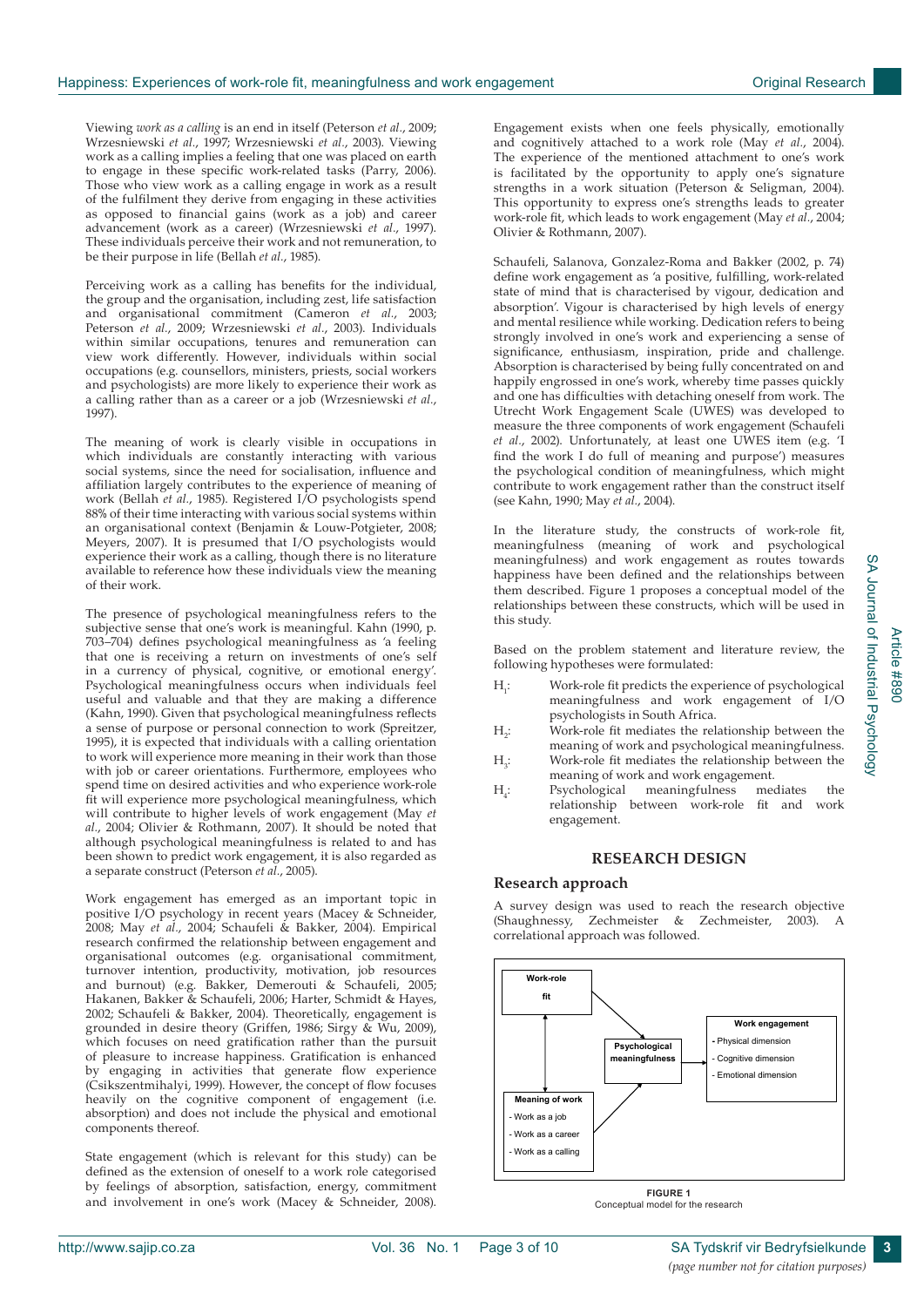|                            | Characteristics of participants ( $n = 106$ ) |                |       |
|----------------------------|-----------------------------------------------|----------------|-------|
| Item                       | Category                                      | Frequency      | $\%$  |
| Gender                     | Male                                          | 48             | 45.30 |
|                            | Female                                        | 58             | 54.70 |
|                            |                                               |                |       |
| Age                        | $25 - 30$ years                               | 28             | 26.40 |
|                            | 31-35 years                                   | 18             | 17.00 |
|                            | 36-40 years                                   | 21             | 19.80 |
|                            | 41-45 years                                   | 9              | 8.50  |
|                            | 46-50 years                                   | 12             | 11.30 |
|                            | 51 and older                                  | 18             | 17.00 |
| Race                       | White                                         | 92             | 86.80 |
|                            | African                                       | 8              | 7.50  |
|                            | Coloured                                      | $\overline{4}$ | 3.80  |
|                            | Indian                                        |                |       |
|                            |                                               | $\overline{2}$ | 1.90  |
| Language group             | Afrikaans                                     | 71             | 67.00 |
|                            | English                                       | 30             | 28.30 |
|                            | Xhosa                                         | 1              | 0.90  |
|                            | Zulu                                          | 1              | 0.90  |
|                            | Tsonga                                        | 1              | 0.90  |
|                            | South Sotho                                   | $\overline{2}$ | 1.90  |
|                            |                                               |                |       |
| Province                   | Gauteng                                       | 70             | 66.00 |
|                            | Free State                                    | 10             | 9.40  |
|                            | Mpumalanga                                    | $\overline{4}$ | 3.80  |
|                            | North West                                    | 10             | 9.40  |
|                            | Northern Cape                                 | 2              | 1.90  |
|                            | Eastern Cape                                  | 3              | 2.80  |
|                            | Western Cape                                  | 7              | 6.60  |
|                            |                                               |                |       |
| <b>Educational level</b>   | Master's degree                               | 69             | 65.10 |
|                            | Doctoral degree                               | 28             | 26.40 |
|                            | Post-doctoral degree                          | 2              | 1.90  |
|                            | Professoriate                                 | $\overline{7}$ | 6.60  |
| Type of employment         | Higher education                              | 31             | 29.20 |
|                            | Private sector                                | 48             | 45.30 |
|                            | Public sector                                 | 10             | 9.40  |
|                            | Private consultation                          | 17             | 16.00 |
|                            |                                               |                |       |
| Number of years registered | 0-5 years                                     | 47             | 44.30 |
|                            | 6-10 years                                    | 27             | 25.50 |
|                            | $11 - 15$ years                               | 12             | 11.30 |
|                            | $16 - 20$ years                               | 4              | 3.80  |
|                            | 21-25 years                                   | 7              | 6.60  |
|                            | $26 - 30$ years                               | 5              | 4.70  |
|                            | 31-35 years                                   | 3              | 2.80  |
|                            | 36 years and longer                           | 1              | 0.90  |

**TABLE 1**

### **Research method**

#### **Participants**

An initial random sample (*n* = 300) was drawn, which produced a 1.3% response rate. Therefore, a convenience sample (*n* = 106) was drawn from the entire population (1148) (response rate = 9.23%). An electronic version of the questionnaire was emailed to participants. Table 1 provides an overview of the characteristics of the participants.

According to Table 1, the majority of the participants were Afrikaans-speaking (67%), White (88.6%) women (54.7%) between the ages of 25 and 30 (26.4%). The majority of the participants had been registered as I/O psychologists for  $0 - 5$ years (44.3%), were employed within Gauteng (66%) and worked in the private sector (45.3%). Most of the participants held a master's degree (65.1%).

#### **Measuring battery**

The Work-Role Fit Scale (WRFS) (May *et al.,* 2004) was used to measure work-role fit. Work-role fit is measured by averaging four items (e.g. 'My job "fits" how I see myself') that measure the perceived fit between individuals' jobs and self-concept. For all items, a five-point agreement-disagreement Likert scale varying from 1 (totally agree) to 5 (totally disagree) was used. Olivier and Rothmann (2007) confirmed the reliability of the WRFS in a petrochemical company  $(\alpha = 0.90)$ .

The Work-Life Questionnaire (WLQ) (Wrzesniewski *et al.,* 1997) was utilised in order to determine the levels of meaning I/O psychologists associate with their work. According to Wrzesniewski *et al.* (1997), the WLQ is a self-report measure that aims to classify an individual's orientation to work into three main categories, namely, (1) work as a job, (2) work as a career and (3) work as a calling. The questionnaire is divided into two parts. The first part contains a set of three paragraphs representing the three main meanings of work, in which the respondent is encouraged to rate his or her level of association with each paragraph on a scale of 1 (very much like me) to 4 (not at all like me). The second part consists of a set of 18 items to substantiate the respondent's position on the first part of the questionnaire (e.g. 'My primary reason for working is financial.') The items are also rated on a Likert scale varying from 1 (very much like me) to 4 (not at all like me).

The Psychological Meaningfulness Scale (PMS) (Spreitzer, 1995) was used to measure psychological meaningfulness by averaging six items. For all items, an agreement-disagreement Likert scale varying from 1 (totally agree) to 5 (totally disagree) was used. These items measure the degree of meaning that individuals discovered in their work-related activities (e.g. 'The work I do on this job is very important to me.'). May *et al.* (2004) found a Cronbach alpha coefficient of 0.90 for the PMS in a large insurance company, while Olivier and Rothmann (2007) reported a Cronbach alpha coefficient of 0.92 for the PMS in a petrochemical company.

The Work Engagement Scale (WES) (May *et al.,* 2004) was adapted and used to measure work engagement. For all items, a Likert scale varying from 1 (strongly agree) to 5 (strongly disagree) was used. The items reflect each of the three components of Kahn's (1990) conceptualisation of work engagement, namely cognitive ('Time passes quickly when I perform my job'), emotional ('I really put my heart into my job') and physical engagement ('I take work home to do'). Olivier and Rothmann (2007) found a one-factor engagement model within a petrochemical company consisting of cognitive, emotional and physical engagement (α = 0.72), which is consistent with findings by May *et al.* (2004) in a large insurance firm, where fewer items were used.

Finally, a self-developed Perceived Actual Time (PAT) questionnaire was used to determine the actual amount of time the participants spent on and the desired time the participants wanted to spend on six broad categories of work (see Benjamin & Louw-Potgieter, 2008). Benjamin and Louw-Potgieter (2008) state that I/O psychologists are actively engaging in, (1) psychological assessment, (2) therapy and counselling, (3) human resource management, (4) human resource administration, (5) training and development and (6) interventions and consultation. Based on this, participants were asked to indicate both their actual and desired time spent on these six broad categories of work.

#### **Procedure**

A cover letter explaining the purpose and emphasising the confidentiality of the research project accompanied the questionnaire. The researcher tried to make contact with the Society of Industrial and Organisational Psychology in South Africa (SIOPSA) in order to request access to its membership list; however, no response was received. The researcher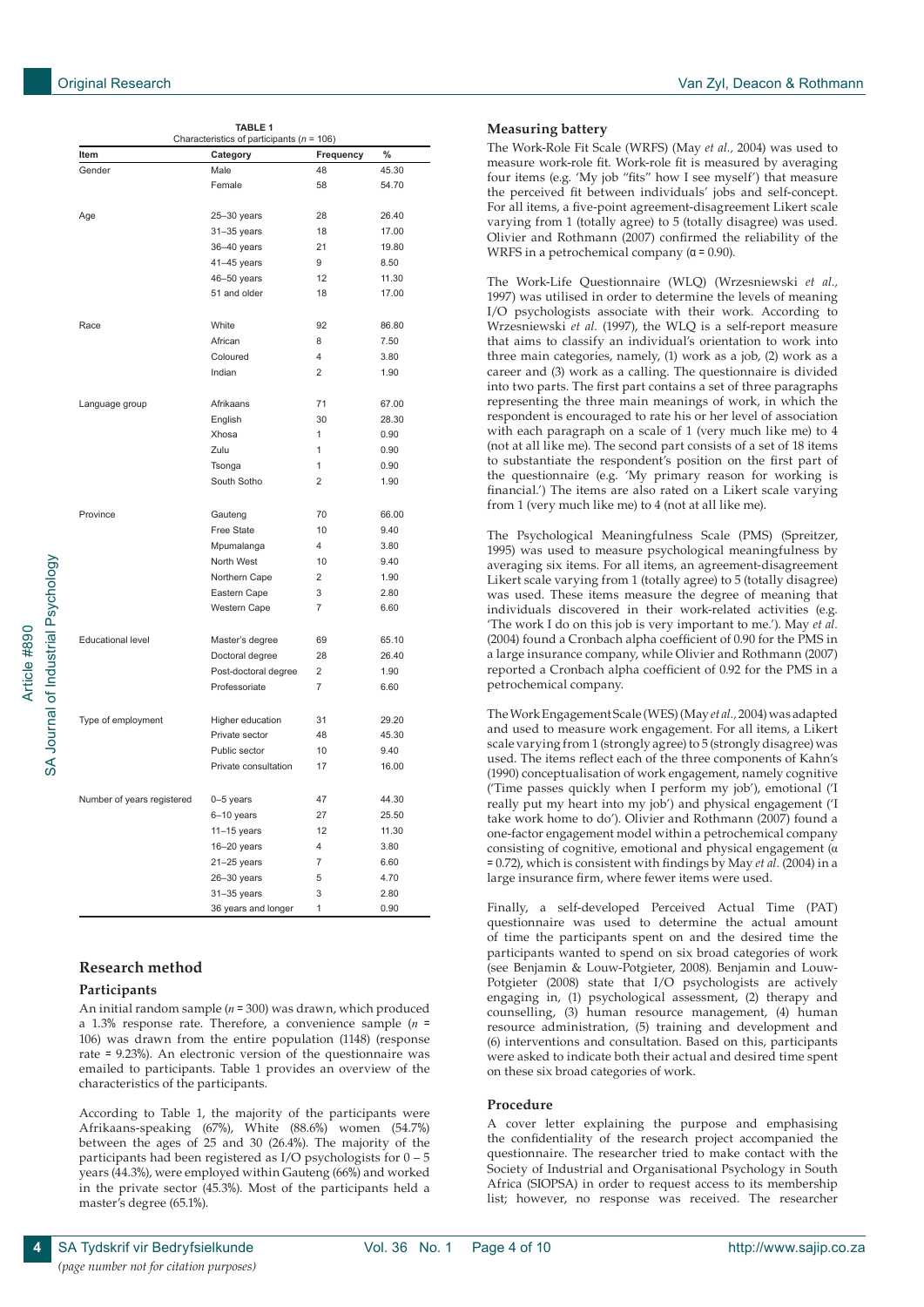made appointments with various leaders in the field of I/O psychology to introduce them to the topic and to secure their participation with regard to tracking down respondents. A list of all the registered I/O psychologists was obtained from the Health Professions Council of South Africa (HPCSA). Initially, a random sample of 300 was drawn with a response rate of 1.3%. As an alternative, a convenience sample (*n* = 106) was drawn. In their study, Benjamin and Louw-Potgieter (2008) drew a sample of 129 respondents with full access to the SIOPSA's membership database. Participation in the project was voluntary and respondents had the option to withdraw at any time. During October through November 2009, emails were sent out to the respondents, inviting them to complete the questionnaire. The raw data were captured and converted to an SPSS dataset.

#### **Statistical analysis**

The statistical analysis was carried out with the SPSS program (SPSS Inc., 2009). Descriptive statistics were used to analyse the data. Exploratory factor analyses and Cronbach's alphas were used to determine the construct validity and reliability of the measuring instruments. Pearson correlation coefficients were used to specify the relationships between the variables. The cut-off point for statistical significance was set at  $p < 0.01$ . Effect sizes were used to decide on the practical significance of findings (Steyn, 1999). A cut-off point of 0.30 (medium effect) was set for the practical significance of correlation coefficients (Cohen, 1992).

Canonical correlation was used to determine the relationships between the constructs. The goal of canonical correlation is to analyse the relationship between two sets of variables (Tabachnick & Fidell, 2001). Multiple regression analyses were used in order to investigate whether work-role fit and meaning of work predict psychological meaningfulness and whether all these variables predict engagement.

## **RESULTS**

#### **Exploratory factor analyses**

Exploratory factor analyses were undertaken to investigate the underlying factor structure of the measuring instruments. First, principal component analyses were used to assess the factorability of the items of the various scales and to determine the number of factors in each scale. Eigenvalues  $(> 1)$  and the scree plot were used to determine the number of factors in each scale. Second, a principal axis factor analysis with a direct oblimin rotation was used in cases where scales had more than two factors or more.

A principal component analysis was conducted on the four items of the WRFS. The Kaiser-Meyer-Olkin measure of sampling adequacy revealed a value of 0.75, which indicated that the items were factorable. Bartlett's test of sphericity showed to be highly significant ( $\chi^2$  (6) = 183.30; *p* < 0.05). The scale produced communalities that were all higher than the suggested 0.30. A principal component analysis showed that one factor (eigenvalue = 2.76) could be extracted. The component loadings ranged from 0.79 to 0.88. The factor (labelled *work-role fit*) explained 69.05% of the total variance of the scale.

A principal component analysis was conducted on the 21 items of the WLQ. The Kaiser-Meyer-Olkin measure of sampling adequacy revealed a value of 0.74, which indicated that the items were factorable. Bartlett's test of sphericity showed to be highly significant ( $\chi^2$  (210) = 933.49; *p* < 0.05). The scale produced communalities that were all higher than the suggested 0.30. The scree plot indicated that two factors (with eigenvalues of 5.73 and 2.51 respectively) could be extracted. Factor 1 and Factor 2 explained 30.18% and 13.21% of the total variance, respectively. Factor 1 represented the job/calling orientation to work, whereas Factor 2 represented the career orientation. A third

factor was proposed by Wrzesniewski *et al.* (1997), namely a job orientation. Wrzesniewski *et al.* (1997) proposed work as a job and work as a calling to be on a continuum. Items related to a calling orientation to work were reverse coded for the purposes of creating a job/calling orientation to work. Therefore, a high score on the dimension indicated a calling orientation to work, while a low score indicated a job orientation.

A principal component analysis was conducted on the five items of the PMS. The Kaiser-Meyer-Olkin measure of sampling adequacy revealed a value of 0.86, which indicated that the items were factorable. Bartlett's test of sphericity showed to be highly significant ( $\chi^2$ (10) = 244.43; *p* < 0.05). The scale produced communalities that were all higher than the suggested 0.30. Only one factor had an eigenvalue larger than one (eigenvalue  $= 3.33$ ). The factor explained 66.68% of the total variance of the scale. The factor was labelled *psychological meaningfulness*.

A principal component analysis was conducted on the WES. In order to examine the factorability of the 17-item WES, a Kaiser-Meyer-Olkin measure of sampling and a Bartlett's test of sphericity were conducted. Firstly, the Kaiser-Meyer-Olkin measure of sampling adequacy revealed a 0.89 loading, which was well above Field's (2009) suggested 0.60. Secondly, Bartlett's test of sphericity showed to be highly significant ( $\chi^2$  (136) = 1 260.77;  $p < 0.05$ ). The scale produced communalities that were all higher than the suggested 0.30, with the exception of three values. The principle component analysis proposed a onefactor model for work engagement, with an eigenvalue of 8.81. Factor loadings ranging from 0.77 to 0.87 were present. The one-factor model explained 66.68% of the total variance of work engagement.

## **Descriptive statistics and correlations**

The descriptive statistics (means, standard deviations and Cronbach alpha coefficients) and Pearson's correlations are reported in Table 2.

between the constraints. The controlline in the controlline in the controlline in the controlline in the controlline in the controlline in the controlline in the controlline in the controlline in the controlline in the co Table 2 shows that all five scales are sufficiently reliable ( $\alpha$  $> 0.70$ ), with alpha values varying from 0.80 to 0.93 (Nunnally & Bernstein, 1994). The mean score on work-role fit (1.71) indicates a close relationship between the I/O psychologists' self-concept and the work in which they are engaged. The job/calling orientation to work (3.03) indicates that I/O psychologists view their work as a calling. The majority of the participants viewed their work as a *calling* (50% in accordance with a frequency analysis). This implies that these participants feel that they are placed on earth to be I/O psychologists. A total of 16% of the respondents viewed their work as a *career*. These I/O psychologists work in order to move up in the organisation's hierarchy and they derive meaning from the social status and power associated with higher levels in the hierarchy. Finally, 6.6% of the participants viewed their work as a *job*. These individuals are only engaging in their work for financial reasons. It would seem that I/O psychologists experience both psychological meaningfulness in their work (1.95) and work engagement (1.96).

Regarding the *actual time* spent on the six activities, the results showed the following mean percentages: psychological assessment =  $20.29\%$  (*SD* = 22.79), therapy and counselling = 12.48% (*SD* = 11.51), HR management = 17.35% (*SD* = 17.91), HR administration =  $11.22\%$  (*SD* =  $14.68$ ), training and development  $= 18.07\%$  (*SD* = 20.26) and, interventions and consulting = 19.80% (*SD* = 16.80). Regarding the *desired time* spent on the six activities, the results showed the following mean percentages: psychological assessment = 21.65% (*SD* = 18.54), therapy and counselling =  $16.57\%$  (*SD* = 16.03), HR management =  $13.03\%$ (*SD* = 13.58), HR administration = 5.96% (*SD* = 9.38), training and development = 16.23% (*SD* = 17.19) and, intervention and consulting = 26.28% (*SD* = 17.20).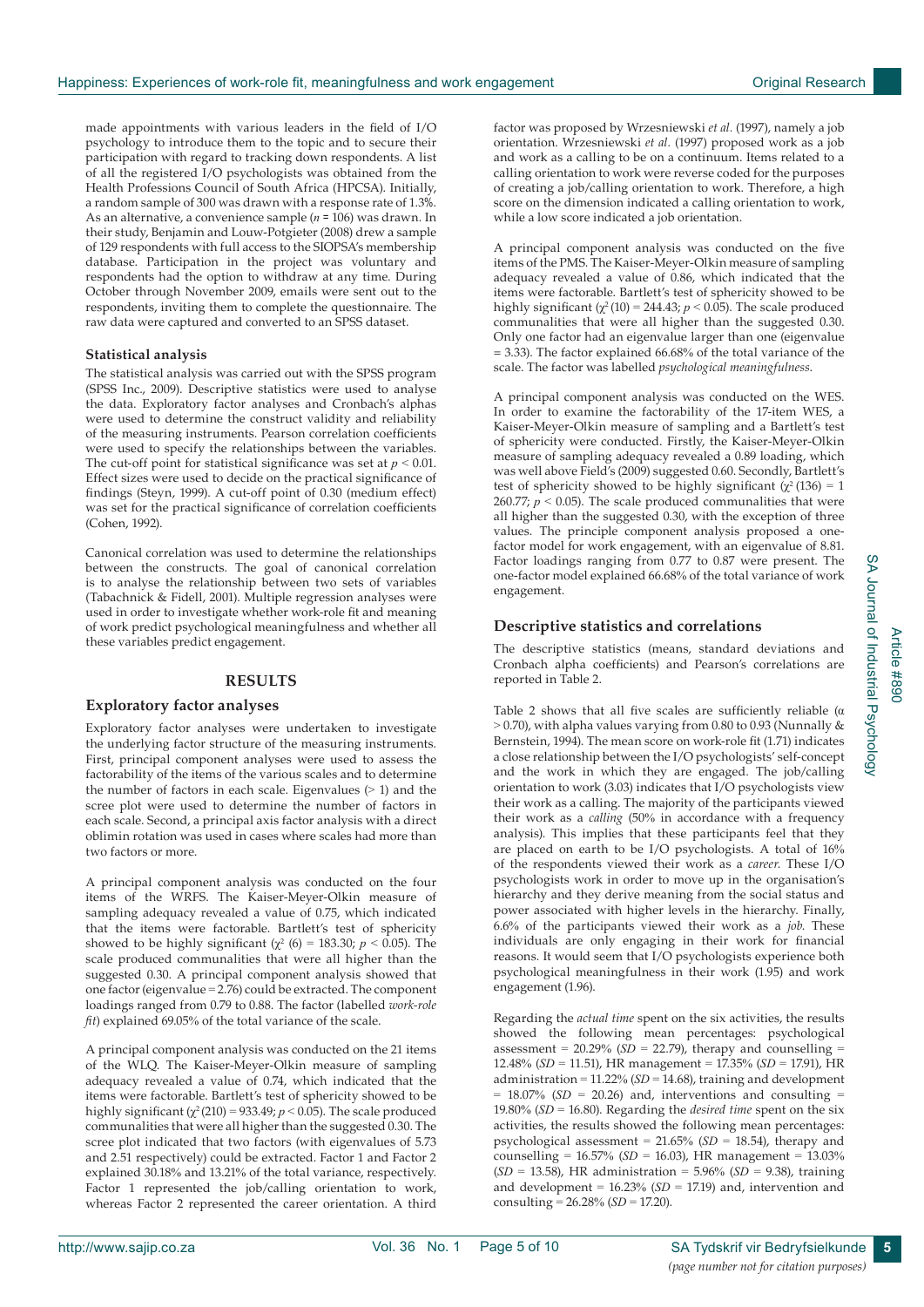**TABLE 2** Descriptive statistics, alpha coefficients and Pearson correlations for work role fit, meaning of work, psychological meaningfulness and work engagement

| Item                                      | Mean    | SD    | $\boldsymbol{a}$ | 1                        | $\overline{2}$ | 3          | 4        | 5       | 6         | $\overline{7}$ | 8        | 9        | 10      |
|-------------------------------------------|---------|-------|------------------|--------------------------|----------------|------------|----------|---------|-----------|----------------|----------|----------|---------|
| 1. Work-Role fit                          | 1.71    | 0.62  | 0.87             | $\overline{\phantom{a}}$ |                |            |          |         |           |                |          |          |         |
| 2. Psychological meaningfulness           | 1.95    | 0.78  | 0.85             | $0.89***$                |                |            |          |         |           |                |          |          |         |
| 3. Work engagement                        | 1.96    | 0.63  | 0.93             | $0.74***$                | $0.70***$      |            |          |         |           |                |          |          |         |
| 4. Job/Calling orientation to Work        | 3.03    | 0.56  | 0.87             | $-0.74***$               | $-0.69***$     | $-0.08$    |          |         |           |                |          |          |         |
| 5. Career orientation to Work             | 2.44    | 0.91  | 0.80             | $-0.41**$                | $-0.35**$      | $-0.19*$   | $0.29*$  |         |           |                |          |          |         |
| 6. Difference: Psychological assessment   | $-1.36$ | 13.95 | ٠                | $-0.11$                  | $-0.04$        | 0.19       | $-0.10$  | 0.05    |           |                |          |          |         |
| 7. Difference: Thearpy/Counselling        | $-4.08$ | 14.35 | $\sim$           | $-0.15$                  | $-0.25*$       | $0.27*$    | 0.13     | 0.03    | 0.19      |                |          |          |         |
| 8. Difference: HR Management              | 4.32    | 12.52 | ٠                | $0.23*$                  | $0.21*$        | $-0.17$    | $-0.21*$ | $-0.16$ | $-0.33**$ | $-0.22*$       |          |          |         |
| 9. Difference: HR Administration          | 5.25    | 9.95  | $\sim$           | 0.14                     | 0.16           | 0.03       | $-0.08$  | $-0.10$ | $-0.19$   | $-0.30**$      | 0.07     |          |         |
| 10. Difference: Traning/Development       | 1.84    | 11.06 | $\sim$           | 0.05                     | 0.12           | $-0.33**$  | 0.11     | 0.16    | 0.00      | $-0.37**$      | $-0.24$  | $-0.20*$ |         |
| 11. Difference: Intervention/Consultation | $-6.49$ | 13.16 | ٠                | $-0.18$                  | $-0.15$        | $-0.75***$ | 0.15     | $-0.02$ | $-0.26*$  | 0.09           | $-0.26*$ | $-0.14$  | $-0.12$ |

Note: Time Difference = Actual time spending − Desired time spending<br>\* p < 0.05 - statistacally significant; \* r > 0.30 - practically significant (medium effect); \*\* r > 0.50 - pratically significant (large effect)

I/O psychologists want to spend more time on psychological assessment (-1.36), therapy and counselling (-4.08) and, interventions and consulting (-6.49). They want to spend less time on HR management (4.32), HR administration (5.25) and, training and development (1.84). It seems that I/O psychologists want to spend less time on human resource activities than those relating to psychology. The mean scores on work-role fit (1.71) indicate a good relation between the self-concepts and the work I/O psychologists do.

The following statistically and practically significant correlations were found: work-role fit and psychological meaningfulness (*r* = 0.89; *p* < 0.05; large effect) and, work-role fit and work engagement  $(r = 0.74; p < 0.05;$  large effect). Therefore, *Hypothesis 1* is accepted. Furthermore, the following correlation was found: work-role fit and job/calling orientation to work (*r* = -0.74; *p* < 0.05; large effect). Psychological meaningfulness and work engagement correlated statistically and practically significantly  $r = 0.70$ ;  $p < 0.05$ ; large effect). Psychological meaningfulness correlated statistically and practically significantly negatively with a job/calling orientation to work  $(r = -0.69; p < 0.05;$  large effect). Work engagement correlated statistically significantly negatively with the discrepancy between actual and desired time on interventions and consultations ( $r = -0.75$ ;  $p < 0.05$ ; large effect).

Work-role fit correlated statistically and practically significantly with a career orientation towards work  $(r = 0.41;$ 

| ш<br>ш<br>٠<br>× |
|------------------|
|------------------|

| Results of the canonical analysis: Work activities, meaning of work and work-role fit |             |                                |
|---------------------------------------------------------------------------------------|-------------|--------------------------------|
|                                                                                       |             | <b>First canonical variate</b> |
|                                                                                       | Correlation | Coefficient                    |
| <b>Antecedents set</b>                                                                |             |                                |
| Difference: psychological assessment                                                  | $-0.56$     | $-1.51$                        |
| Difference: therapy/counselling                                                       | $-0.19$     | $-1.15$                        |
| Difference: HR management                                                             | 0.11        | 0.97                           |
| Difference: HR administration                                                         | 0.19        | $-0.6$                         |
| Difference: training/development                                                      | 0.64        | $-0.29$                        |
| Difference: intervention/consulting                                                   | $-0.28$     | $-1.2$                         |
| Percent of variance                                                                   | 2.63        | ٠                              |
| Redundancy                                                                            | 14.89       |                                |
| <b>Outcomes set</b>                                                                   |             |                                |
| Work-role fit                                                                         | 0.53        | 1.52                           |
| Job/calling orientation to work                                                       | 0.09        | 1.06                           |
| Career orientation to work                                                            | 0.19        | 0.52                           |
| Percent of variance                                                                   | 10.87       | ٠                              |
| Redundancy                                                                            | 1.93        |                                |
| Canonical correlation                                                                 | 0.42        |                                |

*p* < 0.05; medium effect). Psychological meaningfulness was statistically and practically significantly and negatively related to career orientation ( $r = -0.35$ ;  $p < 0.05$ ; medium effect). Work engagement correlated statistically and practically significantly negatively with the discrepancy between actual and desired time spent on training and development  $(r = -0.33; p < 0.05;$ medium effect). The discrepancy between actual and desired time spent on psychological assessment correlated statistically and practically significantly negatively with the discrepancy between actual and desired time spent on HR management  $(r = -0.33; p < 0.05;$  medium effect). The discrepancy between the actual and desired time spent on therapy and counselling correlated statistically and practically significantly negatively with HR administration activities ( $r = -0.30$ ;  $p < 0.05$ ; medium effect). The discrepancy between the actual and desired time spent on therapy and counselling correlated statistically and practically significantly negatively with training and development ( $r = -0.37$ ;  $p < 0.05$ ; medium effect).

#### **Multivariate statistics**

The relationship of the differences between actual and desired time spent on the six broad work activities, meaning of work (job/calling versus career) and work-role fit was tested with canonical analysis. Shown in Table 3 are correlations between the variables and canonical variates, standardised canonical variate coefficients, within-set variance accounted for by the canonical variates (per cent of variance), redundancies and canonical correlations.

The first canonical correlation is 0.42 (18% overlapping variance). The other two canonical correlations are 0.31 and 0.19, with all three canonical correlations included  $F_{(18, 274, 84)}$ = 1.91, *p* < 0.01. The second *F*-test ( $F_{(10, 196)}$  = 1.39, *p* > 0.05) and third *F*-test ( $F_a$  <sub>99)</sub> = 0.89, *p* > 0.05) are not statistically significant. In line with the recommendation of Tabachnick and Fidell (2001), only canonical correlations higher than 0.30 are interpreted here. The first canonical variate accounted for the significant relationship between the two sets of variables.

With a cut-off correlation of 0.30, the variables in the work categories set that correlate with the first canonical variate are difference: psychological assessment (-0.56) and difference: training and development (0.64). Among the outcomes set, work-role fit (0.53) correlates with the first canonical variate.

Next, a series of multiple regression analyses were performed to test whether the work-role fit mediated the relationship between the meaning of work (i.e. job/calling and career) and psychological meaningfulness. Baron and Kenny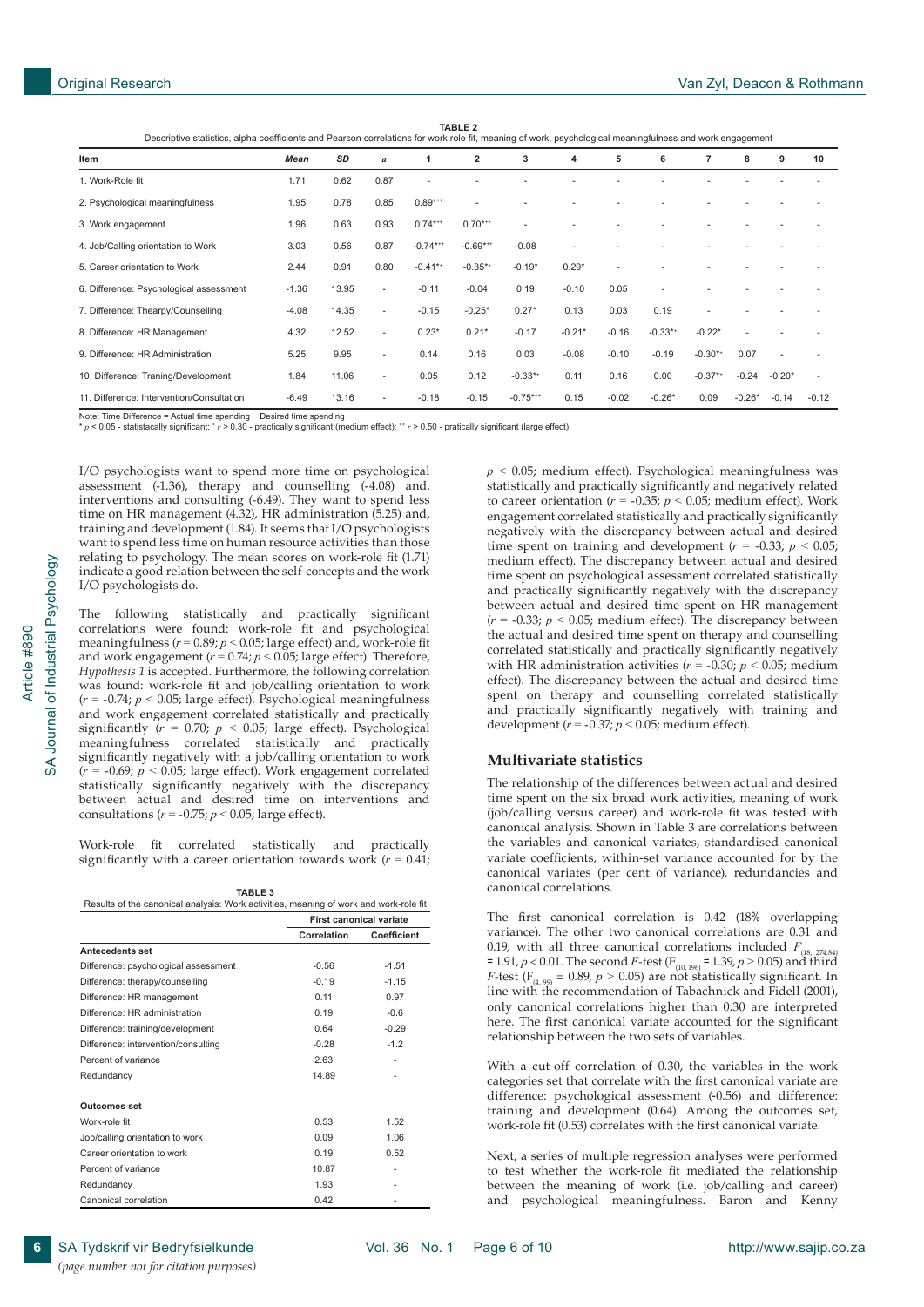| Model  |                                 | <b>Unstandardised Coefficients</b> |      | <b>Standardised Coefficients</b> |                          | $\boldsymbol{p}$ | $\boldsymbol{F}$         | $\boldsymbol{R}$ | $R^2$ |
|--------|---------------------------------|------------------------------------|------|----------------------------------|--------------------------|------------------|--------------------------|------------------|-------|
|        |                                 | в                                  | SE   | Beta                             |                          |                  |                          |                  |       |
| Step 1 |                                 |                                    |      |                                  | $\overline{\phantom{a}}$ | ٠                | 50.66*                   | 0.70             | 0.49  |
|        | (Constant)                      | 19.909                             | 1.22 | $\overline{\phantom{a}}$         | 16.30                    | 0.00             | $\overline{\phantom{a}}$ |                  | ٠     |
|        | Job/calling orientation to work | $-0.24$                            | 0.03 | $-0.64$                          | $-8.70$                  | $0.00*$          | $\overline{\phantom{a}}$ | ۰                | ۰     |
|        | Career orientation to work      | $-0.15$                            | 0.06 | $-0.17$                          | $-2.35$                  | $0.02*$          | ٠                        |                  |       |
| Step 2 |                                 |                                    |      |                                  |                          |                  |                          |                  |       |
|        | (Constant)                      | 1.703                              | 1.73 | $\overline{\phantom{a}}$         | 0.98                     | 0.33             | 125.99*                  | 0.89             | 0.78  |
|        | Job/calling orientation to work | $-0.03$                            | 0.03 | $-0.07$                          | $-1.07$                  | 0.29             | $\overline{\phantom{a}}$ |                  | ۰     |
|        | Career orientation to work      | 0.01                               | 0.04 | 0.01                             | 0.26                     | 0.79             | $\sim$                   |                  |       |
|        | Work-role fit                   | 0.84                               | 0.07 | 0.84                             | 11.83                    | $0.00*$          | ٠                        |                  |       |

**TABLE 4**

Regression analyses with meaning of work and work-role fit as independent variables and psychological meaningfulness as dependent variable

*\* p* < 0.05 – statistically significant

(1986) recommend three steps in order to test for mediation. According to these authors, beta coefficients of different regression equations must be compared. Firstly, the mediator should be predicted by the independent variable. Secondly, the dependent variable should be predicted by the mediator and the independent variable. Lastly, the dependent variable should be regressed on the independent variable, controlling for the mediator. If all steps prove significant, perfect mediation holds when, controlling for the mediator, the independent variable does not predict the dependent variable.

Table 4 shows that meaning of work (job/career and calling) predicted 49% of the variance in psychological meaningfulness  $(F_{(2, 103)} = 50.66, p \le 0.01)$ . The beta coefficients of job/calling orientation and career orientation were statistically significant ( $\beta$  = 0.89,  $p$  < 0.01). Therefore, the second condition for mediation was satisfied. Table 4 also shows that the independent variables (job/calling orientation and career orientation) and mediator (work-role fit) predicted 78% of the variance in psychological meaningfulness  $(F_{(3, 102)} = 125.99, p < 0.01)$ . However, only the beta coefficient of the work-role fit was statistically significant in the last step of the regression analysis  $(6 = 0.84, p \le 0.01)$ . It can be concluded that work-role fit mediated the relationship between meaning of work and psychological meaningfulness. Therefore, *Hypothesis 2* is accepted.

|  | $\sim$ |
|--|--------|
|  |        |

|  | Regression analyses with meaning of work and work-role fit as independent variables and work engagement as dependent variable |
|--|-------------------------------------------------------------------------------------------------------------------------------|
|--|-------------------------------------------------------------------------------------------------------------------------------|

|                           | Firstly, to test whether work-role fit is predicted by the meaning<br>of work, a multiple regression analysis was carried out with                           |                                    |         | in the last step of the regression analysis ( $\beta$ = 0.84, $p$ < 0.01). It                                                 |                          |                          |                          |                          |                |
|---------------------------|--------------------------------------------------------------------------------------------------------------------------------------------------------------|------------------------------------|---------|-------------------------------------------------------------------------------------------------------------------------------|--------------------------|--------------------------|--------------------------|--------------------------|----------------|
|                           |                                                                                                                                                              |                                    |         | can be concluded that work-role fit mediated the relationship                                                                 |                          |                          |                          |                          |                |
|                           |                                                                                                                                                              |                                    |         | between meaning of work and psychological meaningfulness.                                                                     |                          |                          |                          |                          |                |
|                           | work-role fit (as measured by the WRFS) as dependent variable                                                                                                |                                    |         | Therefore, <i>Hypothesis</i> 2 is accepted.                                                                                   |                          |                          |                          |                          |                |
|                           | and the meaning of work (as measured by the WLQ) as                                                                                                          |                                    |         |                                                                                                                               |                          |                          |                          |                          |                |
|                           | independent variable. The results showed that the meaning of                                                                                                 |                                    |         | A multiple regression analysis with work engagement (as                                                                       |                          |                          |                          |                          |                |
|                           | work (i.e. job/calling orientation predicted 59% of the variance                                                                                             |                                    |         | measured by the WES) as a dependent variable and work-role                                                                    |                          |                          |                          |                          |                |
|                           | in work-role fit ( $F_{(2,103)}$ = 72.71, $p$ < 0.01). The beta coefficients of the                                                                          |                                    |         | fit (as measured by the WRFS), job/calling orientation and                                                                    |                          |                          |                          |                          |                |
|                           | job/calling orientation to work (β = -0.67, $p$ < 0.01) and the career<br>orientation (β = -0.22, $p$ < 0.01) were statistically significant. The            |                                    |         | career orientation (as measured by the WLQ) and psychological<br>meaningfulness (as measured by the PMS) as independent       |                          |                          |                          |                          |                |
|                           | first requirement for mediation was therefore satisfied.                                                                                                     |                                    |         | variables was subsequently carried out. The results showed                                                                    |                          |                          |                          |                          |                |
|                           |                                                                                                                                                              |                                    |         | that work-role fit, meaning of work and psychological                                                                         |                          |                          |                          |                          |                |
|                           | Secondly, to test whether psychological meaningfulness is                                                                                                    |                                    |         | meaningfulness predicted work engagement statistically                                                                        |                          |                          |                          |                          |                |
|                           | predicted by work-role fit, a multiple regression analysis was                                                                                               |                                    |         | significantly ( $F_{(4, 100)}$ = 45.08, $p < 0.01$ ; $R^2$ = 0.64). Only the beta                                             |                          |                          |                          |                          |                |
|                           | carried out with psychological meaningfulness (as measured by                                                                                                |                                    |         | coefficient of job/calling orientation to work was statistically                                                              |                          |                          |                          |                          |                |
|                           | the PMS) as dependent variable and work-role fit (as measured                                                                                                |                                    |         | significantly in the model ( $\beta$ = -0.45, $p < 0.01$ ). Psychological                                                     |                          |                          |                          |                          |                |
|                           | by the WRFS) as independent variable. The results showed that                                                                                                |                                    |         | meaningfulness was not a statistically significant predictor                                                                  |                          |                          |                          |                          |                |
|                           | work-role fit predicted 79% of the variance in psychological                                                                                                 |                                    |         | when it was entered into the regression model ( $\Delta F_{(1,100)}$ = 1.26,                                                  |                          |                          |                          |                          |                |
|                           | meaningfulness ( $F_{(1,104)}$ = 379.60, $p < 0.01$ ). The beta coefficient<br>of work-role fit was statistically significant ( $\beta$ = 0.89, $p$ < 0.01). |                                    |         | $p > 0.05$ ).                                                                                                                 |                          |                          |                          |                          |                |
|                           | Furthermore, Table 4 shows the results of a multiple regression                                                                                              |                                    |         | Next, a series of multiple regression analyses was performed                                                                  |                          |                          |                          |                          |                |
|                           | analysis with psychological meaningfulness (as measured                                                                                                      |                                    |         | to test whether work-role fit mediated the relationship                                                                       |                          |                          |                          |                          |                |
|                           | by the PMS) as dependent variable and meaning of work (as                                                                                                    |                                    |         | between meaning of work (i.e. job/calling and career) and                                                                     |                          |                          |                          |                          |                |
|                           | measured by the WLQ) in step 1 and work-role fit (as measured                                                                                                |                                    |         | work engagement. Firstly, the previous results already                                                                        |                          |                          |                          |                          |                |
|                           | by the WRFS) in step 2 as independent variables.                                                                                                             |                                    |         |                                                                                                                               |                          |                          |                          |                          |                |
|                           |                                                                                                                                                              |                                    |         | showed that work-role fit was predicted by meaning of work.                                                                   |                          |                          |                          |                          |                |
|                           |                                                                                                                                                              |                                    |         |                                                                                                                               |                          |                          |                          |                          |                |
|                           |                                                                                                                                                              |                                    |         |                                                                                                                               |                          |                          |                          |                          |                |
|                           |                                                                                                                                                              |                                    | TABLE 5 | Regression analyses with meaning of work and work-role fit as independent variables and work engagement as dependent variable |                          |                          |                          |                          |                |
|                           |                                                                                                                                                              | <b>Unstandardised Coefficients</b> |         | <b>Standardised Coefficients</b>                                                                                              | t                        | $\boldsymbol{p}$         | F                        | $\boldsymbol{R}$         | $I\!\!R^{\,2}$ |
|                           |                                                                                                                                                              | B                                  | SE      | <b>Beta</b>                                                                                                                   |                          |                          |                          |                          |                |
|                           |                                                                                                                                                              |                                    |         |                                                                                                                               | $\overline{\phantom{a}}$ | $\overline{\phantom{a}}$ | 69.75*                   | 0.76                     | 0.58           |
|                           | (Constant)                                                                                                                                                   | 78.16                              | 3.87    |                                                                                                                               | 20.21                    | 0.00                     |                          |                          |                |
|                           | Job/calling orientation to work                                                                                                                              | $-0.91$                            | 0.09    | $-0.72$                                                                                                                       | $-10.66$                 | $0.00*$                  |                          |                          |                |
|                           | Career orientation to work                                                                                                                                   | $-0.35$                            | 0.20    | $-0.12$                                                                                                                       | $-1.78$                  | 0.08                     |                          |                          |                |
|                           |                                                                                                                                                              |                                    |         |                                                                                                                               |                          |                          |                          |                          |                |
|                           | (Constant)                                                                                                                                                   | 48.56                              | 8.01    | $\overline{\phantom{a}}$                                                                                                      | 6.06                     | 0.00                     | 59.52*                   | 0.80                     | 0.64           |
|                           | Job/calling orientation to work                                                                                                                              | $-0.58$                            | 0.11    | $-0.45$                                                                                                                       | $-5.07$                  | $0.00*$                  |                          |                          |                |
|                           | Career orientation to work                                                                                                                                   | $-0.08$                            | 0.20    | $-0.03$                                                                                                                       | $-0.41$                  | 0.68                     |                          |                          |                |
| Model<br>Step 1<br>Step 2 | Work-role fit<br>* $p$ < 0.05 - statistically significant                                                                                                    | 1.38                               | 0.33    | 0.39                                                                                                                          | 4.13                     | $0.00*$                  | $\overline{\phantom{a}}$ | $\overline{\phantom{a}}$ |                |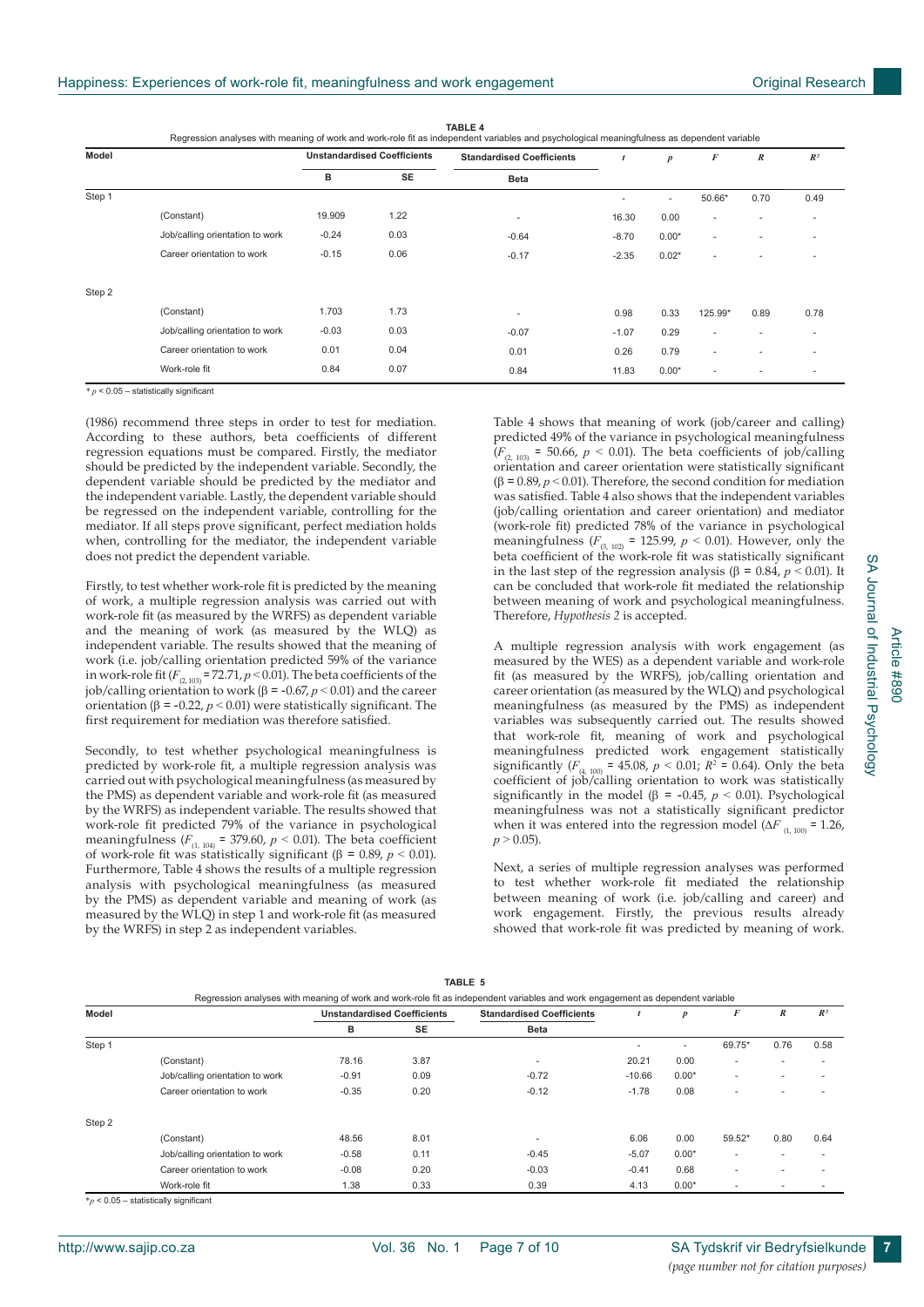Secondly, to test whether work engagement was predicted by work-role fit, a multiple regression analysis was carried out with work engagement as dependent variable and work-role fit as independent variable. The results showed that workrole fit predicted 55% of the variance in work engagement  $(F<sub>(1, 103)</sub> = 124.26, p < 0.01)$ . The beta coefficient of work-role fit was statistically significant ( $\beta$  = 0.74,  $p$  < 0.01). Furthermore, Table 5 shows the results of a multiple regression analysis with work engagement as dependent variable and meaning of work in step 1 and work-role fit in step 2 as independent variables.

Table 5 shows that meaning of work (job/career and calling) predicted 58% of the variance in work engagement ( $F_{(2, 102)}$ )  $= 69.75, p \le 0.01$ ). The beta coefficient of job/calling orientation to work was statistically significant ( $\beta$  = -0.72, *p* < 0.01). Therefore, the second condition for mediation was satisfied. Table 5 also shows that the independent variables (job/calling orientation and career orientation) and mediator (work-role fit) predicted 80% of the variance in work engagement ( $F_{(3, 11)}$  = 59.52, *p* < 0.01). The beta coefficients of job/calling orientation ( $\beta$  = -0.45, *p*  $< 0.01$ ) and work-role fit ( $\beta = 0.39$ ,  $p < 0.01$ ) were statistically significant in the last step of the regression analysis. It can be concluded that work-role fit mediated the relationship between meaning of work and work engagement. Therefore, *Hypothesis 3* is accepted.

A final set of multiple regressions was performed to test whether psychological meaningfulness mediated the relationship between work-role fit and work engagement. Work-role fit predicted 54.7% of the total variance in work engagement ( $F_{(1,103)}$  = 124.26; *p* < 0.01). The results indicated that work-role fit ( $\beta$  = -0.74, *p* < 0.01) was a statistically significant predictor of work engagement in step 1. Although work-role fit was a statistically significant predictor of work engagement, work-role fit remained significant when psychological meaningfulness was entered into the regression. Therefore, psychological meaningfulness did not mediate the relationship between work-role fit and work engagement in a sample of I/O psychologists. Therefore, *Hypothesis 4* is rejected.

#### **DISCUSSION**

The aim of this study was to investigate the relationships between the experiences of work-role fit, meaningfulness and work engagement of I/O psychologists in South Africa. Exploratory factor analyses and alpha coefficients indicated that all the constructs used in this study were valid and reliable. The results showed that the majority of the I/O psychologists view their work as a calling. I/O psychologists want to spend less time on activities relating to the field of human resource management and administration, and more time on psychological assessment, counselling and intervention. Work-role fit mediated the relationship between a calling orientation to work and psychological meaningfulness. Workrole fit partially mediated the relationship between a calling orientation to work and work engagement.

Exploratory factor analyses showed a one-factor model for work-role fit and psychological meaningfulness, which is in line with the findings of May *et al.* (2004), as well as those of Olivier and Rothmann (2007). Furthermore, a two-factor model for meaning of work was found. The first factor represented a job and calling orientation to work on a continuum, while the second factor structure produced the career orientation (Wrzesniewski *et al.*, 1997). The three-factor structure of work engagement was not confirmed. The WES produced a one-factor model for total work engagement. This implies that people who are emotionally, cognitively and physically involved in their work experience work engagement. This is in line with the findings of Olivier and Rothmann (2007) and Van der Colff (2006), who also found a one-factor model of work engagement. All the questionnaires produced high Cronbach alpha values

ranging from 0.80 to 0.93. This implies that the surveys used were reliable in the sample of I/O psychologists.

The results showed that I/O psychologists experience high levels of work-role fit. This implies that the respondents perceived a direct correlation between their self-concepts and the work they were engaging in. There are at least two explanations for the high scores obtained by I/O psychologists on work-role fit. Firstly, I/O psychologists are carefully selected before their honours and master's studies. Secondly, before registering as I/O psychologist, candidates have to complete a 12-month internship and pass the HPCSA's board examination in I/O psychology. These selection and socialisation activities probably increase I/O psychologists' eventual work-role fit (LeBon, 2001).

Despite the high scores on work-role fit, the results showed that I/O psychologists spend a large proportion of their time on human resource activities (including human resource management, human resource administration and training and development). It was found that I/O psychologists wish to spend more time on those activities relating to I/O psychology (including psychological assessment, therapy and counselling and, interventions and consultation) and less time on activities relating to human resource management.

A discrepancy was found between the actual and desired time I/O psychologists spend on their work activities. On average, I/O psychologists spend their time (arranged from highest to lowest percentage) on psychological assessment (20.29%), training and development (18.07%), human resource management (17.35%), intervention and consulting (16.57%), therapy and counselling (12.48%) and, human resource administration (11.22%). However, on average, they would like to spend their time (arranged from highest to lowest percentage) on intervention and consulting (26.28%), psychological assessment (21.65%), therapy and counselling (16.7%), training and development (16.23%), human resource management (13.03%) and human resource administration (5.96%). It is interesting to note that I/O psychologists spend about 29% of their time on human resource management and administration, while they would like to spend only 19% of their time on these activities. In contrast, Benjamin and Louw-Potgieter (2008) found that I/O psychologists spend (arranged from highest to lowest percentage) 34% of their time on intervention and consulting activities, 22% on psychological assessment, 12% on human resource management activities, 12% on human resource administration, 9% on training and development, and 6% on therapy and counselling (6%). These findings are substantiated by Barnard and Fourie (2007), who state that I/O psychologists want to spend more time on activities relating to pure psychology. The canonical analysis showed that higher workrole fit was experienced by I/O psychologists who spend more time on training and development than they would like to, but who want to spend more time on psychological assessment than what they are currently spending.

The majority of the I/O psychologists viewed their work as a calling. I/O psychologists believe that their work contributes to a greater cause. This might be attributable to the fact that I/O psychologists spend most of their time engaging in the various social systems of the organisation. I/O psychologists facilitate the development from dysfunctional behaviour to 'normal' or optimal development (LeBon, 2001); the calling orientation to work might therefore be attributable to knowing that they have an impact on the lives of others. This is in line with the hypothesis of Bellah *et al.* (1985) that individuals in helping professions perceive their work as a calling. Furthermore, the I/O psychologists experienced their work to be psychologically meaningful and showed high levels of work engagement.

The Pearson correlations in this study showed that workrole fit was strongly related to a calling orientation to work, psychological meaningfulness and work engagement. Work-role fit was moderately related to a career orientation. Psychological meaningfulness was also strongly related to a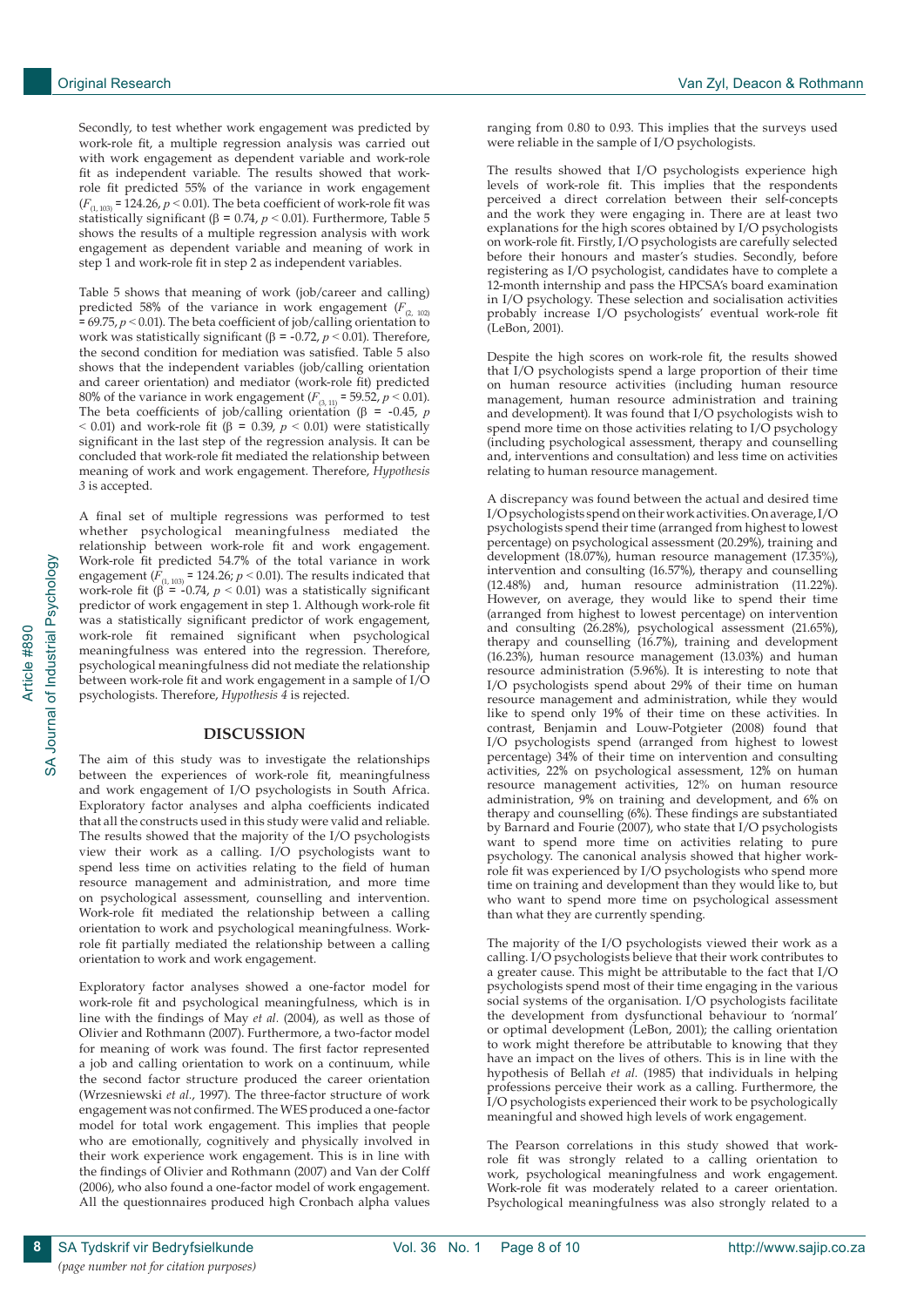calling orientation to work and work engagement. Work-role fit, psychological meaningfulness and work engagement were moderately related to a career orientation. It is clear that there is a strong relationship between the calling orientation to work, psychological meaningfulness and work engagement. These findings are in line with the findings of Peterson *et al.* (2009) that psychological meaningfulness and work engagement (as the routes towards happiness) are facilitated by the experience of a calling in life. Similarly, work-role fit impacts on this relationship. When a person experiences work as a calling, it facilitates proximity between the self-concept and the work role. This inadvertently leads to the experience of psychological meaningfulness in work.

The results of this study confirm that work-role fit predicts psychological meaningfulness and work engagement. However, psychological meaningfulness did not mediate the relationship between work-role fit and work engagement, which is contrary to the findings of May *et al.* (2004) and Olivier and Rothmann (2007). This study made use of a correlational research design, which makes it impossible to prove causal relationships. However, to test the possible relationships between the variables, a regression analysis strategy was followed in which the effects of meaning of work and work-role fit (as independent variables) and psychological meaningfulness and work engagement (as dependent variables) were studied. This is in line with the findings of Peterson *et al.* (2005) that meaningfulness and engagement are separate components of happiness (eudaimonic well-being), which might or might not be related.

The results of the distance of the system is the system of the system in the system of the system of the system of the system of the system of the system of the system of the system of the system of the system of the syst The results of our study showed that work-role fit predicts psychological meaningfulness (i.e. the experienced component of meaning). Therefore, if I/O psychologists perceive that they fit their work roles, they tend to experience more psychological meaningfulness at work. Participating in activities that are congruent with an individual's values (Waterman, 1993) and/or signature strengths (Peterson & Seligman, 2004; Seligman, 2002) contributes to the experience of psychological meaningfulness. Also, a close proximity between an individual's self-concept and his or her work role induces psychological meaningfulness since the person is able to express his or her beliefs, values and principles openly (Kahn, 1990; May et al., 2004; Olivier & Rothmann, 2007). Furthermore, a calling and career orientation towards work predicted both work-role fit and work engagement. The beta coefficients of a calling orientation to work and a career orientation were not statistically significant when these two variables were entered with work-role fit in the regression equation for work engagement. These findings provide evidence that work-role fit mediates the relationship between meaning of work (either a calling or a career orientation) and psychological meaningfulness. Therefore, work as a calling and work as a career affect psychological meaningfulness through their effects on work-role fit.

It is possible that work-role fit is affected by individuals' job recrafting efforts. Wrzesniewski and Dutton (2003) suggest that it is a central human tendency to adapt to the environment. Wrzesniewski (2003) states that when individuals derive little meaning from their work, they adapt by recrafting their jobs in such a way as to derive more meaning. These activities are usually outside of these individuals' job descriptions. The experience of the I/O psychologists' high levels of work-role fit is attributable to possible job recrafting (Wrzesniewski & Dutton, 2003). Since there is such a large discrepancy between the actual and desired time spent on work activities, I/O psychologists need to pursue meaning from other sources within their occupation.

The second set of regression analyses indicated that work-role fit partially mediates the relationship between the job/calling orientation to work and work engagement. The results showed that a calling orientation to work had a strong effect on work engagement and that this could partially be attributed to its effect on work-role fit. However, it seems that having a calling orientation to work strongly impacts on beliefs regarding workrole fit and work engagement.

In conclusion, based on the results of this study, it is evident that I/O psychologists generally view their work as a calling, while some view their work as a career. I/O psychologists are spending more time than they desire on human resource management, administration, and training and development. I/O psychologists experience high levels of work-role fit, which could be attributed to efforts to select, train and develop them, as well as to job-recrafting efforts by themselves. A calling orientation to work seems to have a strong effect on of psychological meaningfulness, work-role fit and work engagement.

Based on these results, various recommendations can be made. Firstly, it is important to foster a calling orientation to work in I/O psychologists during their selection, training and socialisation. A calling orientation to work will contribute towards experiences of work-role fit, psychological meaningfulness and work engagement. Secondly, managers who use the services of I/O psychologists should be made aware of the value that they can add in organisations by spending more time on I/O psychological activities and less time on HR activities. This could result in higher levels of psychological meaningfulness, which should have an enormous impact on I/O psychologists' organisational commitment, turnover intention and performance. Through understanding the effects of workrole fit, the meaning of work, psychological meaningfulness and work engagement, a deeper level of understanding can be developed of the happiness of I/O psychologists.

A major limitation to this study is that the design is crosssectional. As a result, no causal relationships could be identified. Longitudinal studies could provide deeper insight into which activities provide deeper meaning and the reasons for engagement. It is also recommended that a random sampling technique be used to ensure the absence of bias. Another major limitation to this study relates to the respondents. The majority of the respondents experienced high levels of psychological meaningfulness and work engagement. It would seem that only respondents who are experiencing meaning and who are engaged completed the questionnaire. Furthermore, the work activities indicate the actual and desired time spent but do not signify the importance of these activities. Furthermore, if a cross-sectional design is used in the future, a more ideal distribution method should be identified in order to address sample size issues. In the current study, a response rate of less than 10% was obtained via the email distribution.

It is recommended that the role of psychological meaningfulness and work engagement as routes towards happiness be considered and investigated further. Future studies should focus on job recrafting as a means to induce happiness through psychological meaningfulness and work engagement (Parry, 2006; Wrzesniewski & Dutton, 2003). Finally, the psychometric properties of both the WLQ and the WES should be further investigated. Items on the WLQ should be revisited and clearly defined.

#### **REFERENCES**

- Bakker, A.B., Demerouti, E., & Schaufeli, W.B. (2005). The crossover of burnout and work engagement among working couples. *Human Relations, 58*, 661–689.
- Barnard, G., & Fourie, L. (2007). Exploring the roles and contributions of industrial psychologists in South Africa against a multi-dimensional conceptual framework. *South African Journal of Industrial Psychology, 33*(2), 45– 53.
- Baron, R.M., & Kenny, D.A. (1986). The moderator-mediator variable distinction in social psychological research: Conceptual, strategic, and statistical considerations. *Journal of Personality and Social Psychology, 51,* 1173– 1182.